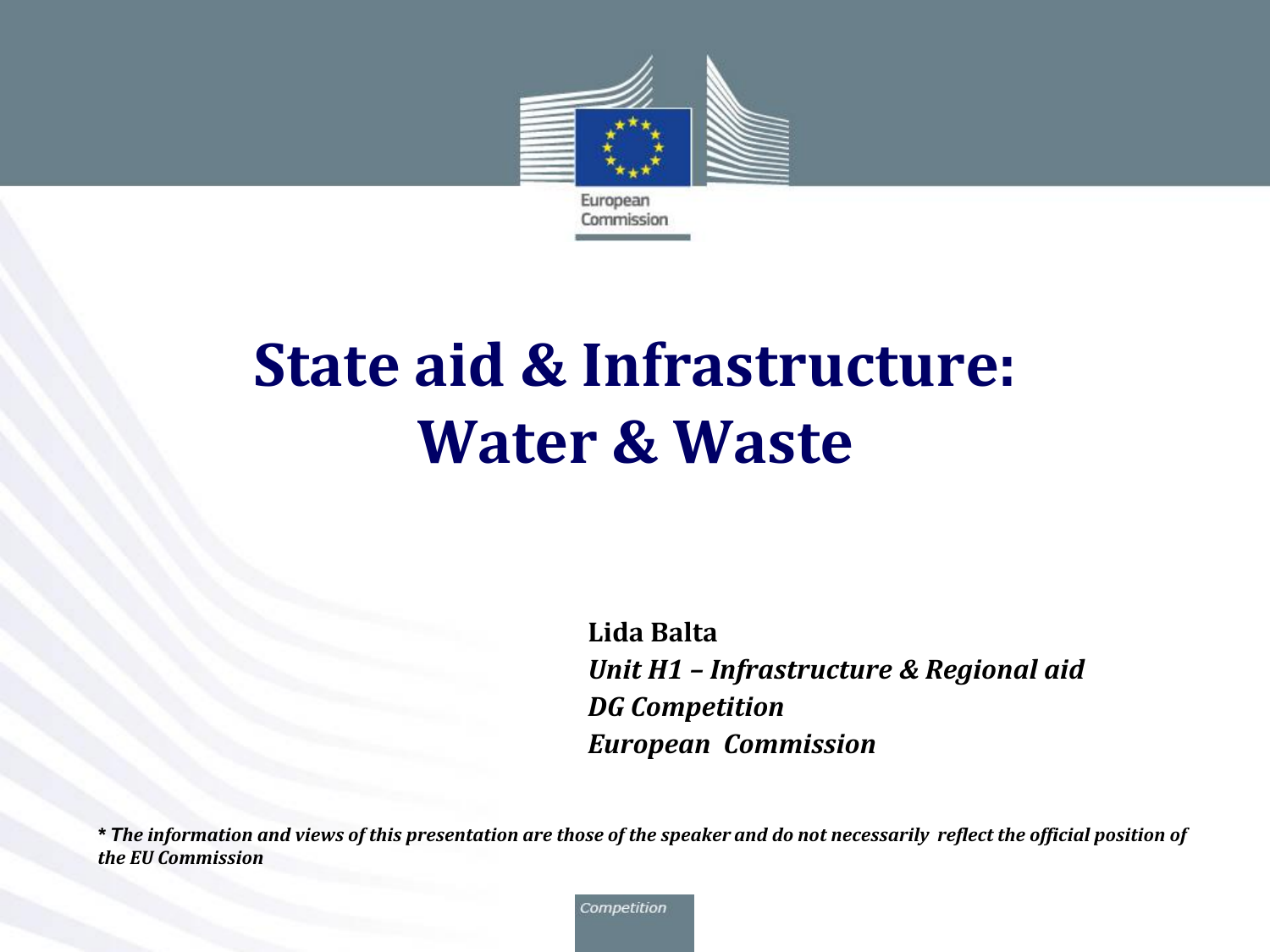

## **Background – state aid & infrastructure**

- The public financing of infrastructure from "general measures of public policy" to measures subject to State aid control
- Before Court ruling of 2000 for *Aéroports de Paris* (T-128/98): legitimate expectations
- Legal uncertainty in the wake of **Court rulings of 2011 and 2012 for Airport Leipzig/Halle** (C-288/11)
- $\mathbf{\hat{\cdot} \cdot}$  Need for specific clarifications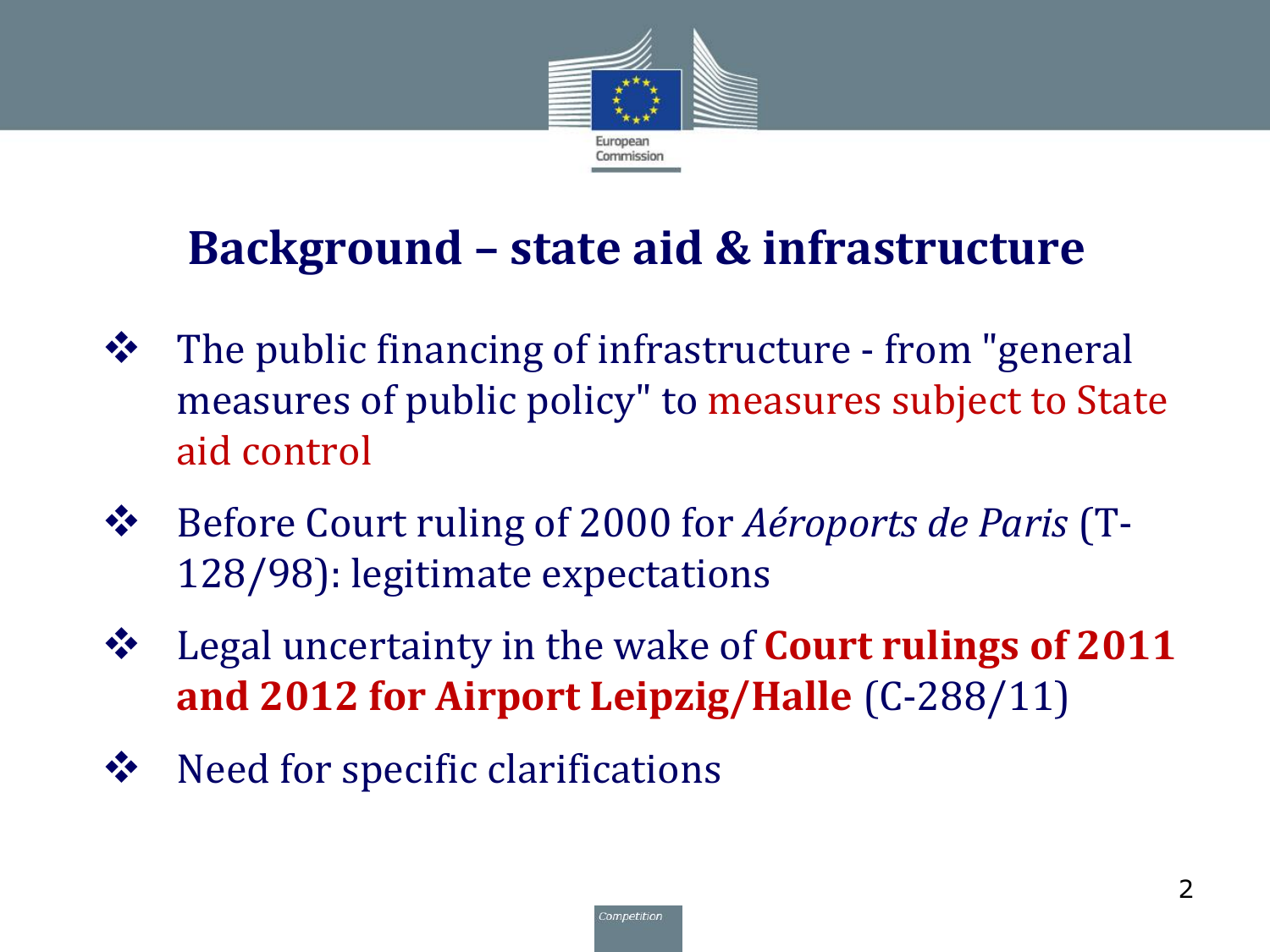

## **Broader policy context**

- $\dots$  **Promote investments in infrastructure in order to** stimulate growth and jobs (Cfr Investment plan for Europe)
- What contribution of State aid policy in this context ?
	- Avoid harming competing projects and existing infrastructure
	- Avoid over-compensation (funding gap analysis)
	- Ensure access of different users to infrastructure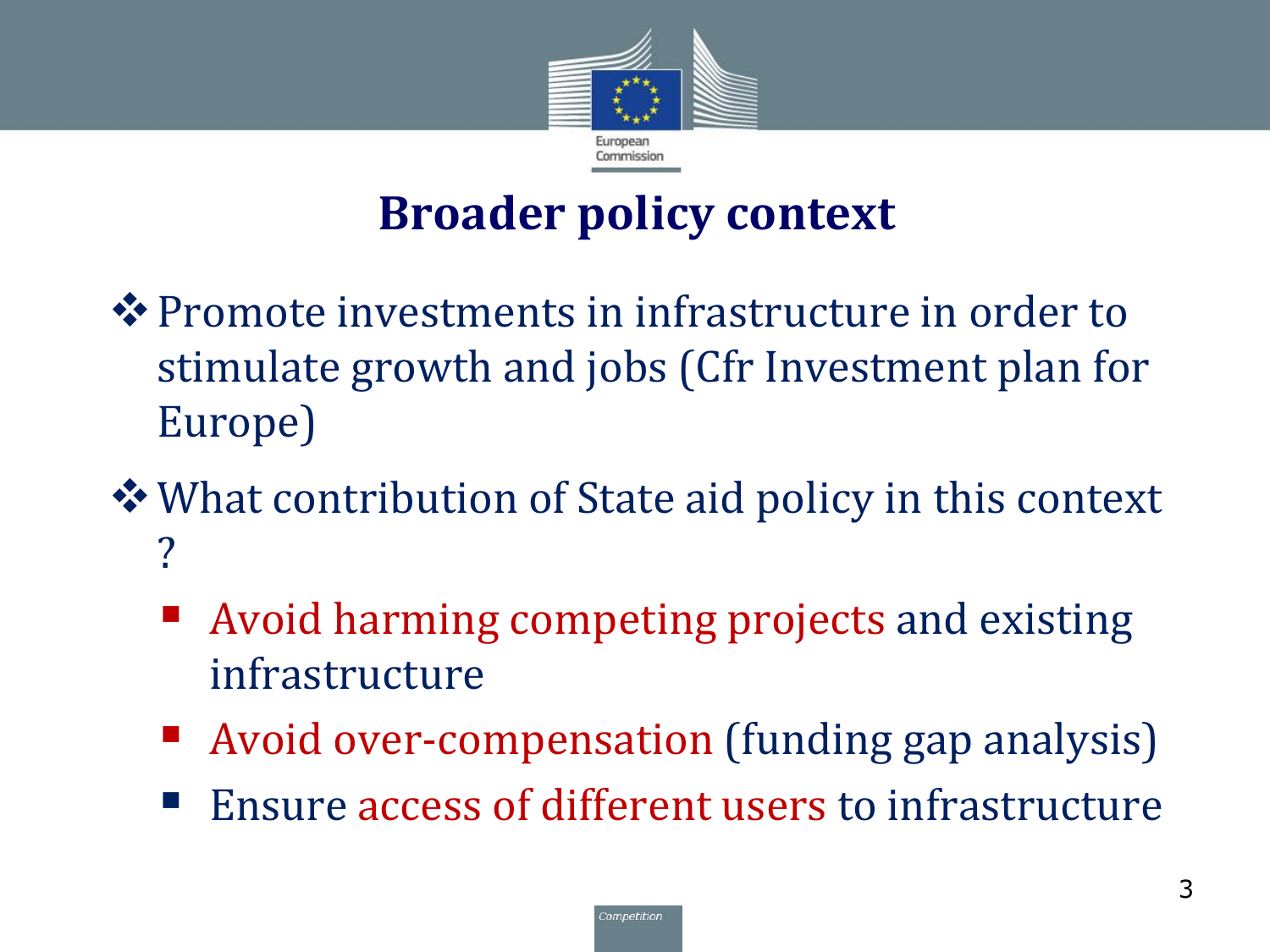

## **Commission response**

Commission initiatives at different levels (**SAM**):

- **❖** 1<sup>st</sup> Analytical grids on infrastructure (2012)
- **GBER** n. 651/2014 (**2014**) including most types of infrastructure projects
- **❖**  $2^{nd}$  *Analytical grids on infrastructure (2015)*
- **Commission Notice on the Notion of aid** (**2016**) – Infrastructure chapter
- **<sup>❖</sup>**  $3^{rd}$  *set of Analytical grids on infrastructure (2016)*
- **GBER revision** (2017): **Regulation n. 2017/1084** including ports + airports

*4 th set of Analytical grids on infrastructure (2017)* <sup>4</sup>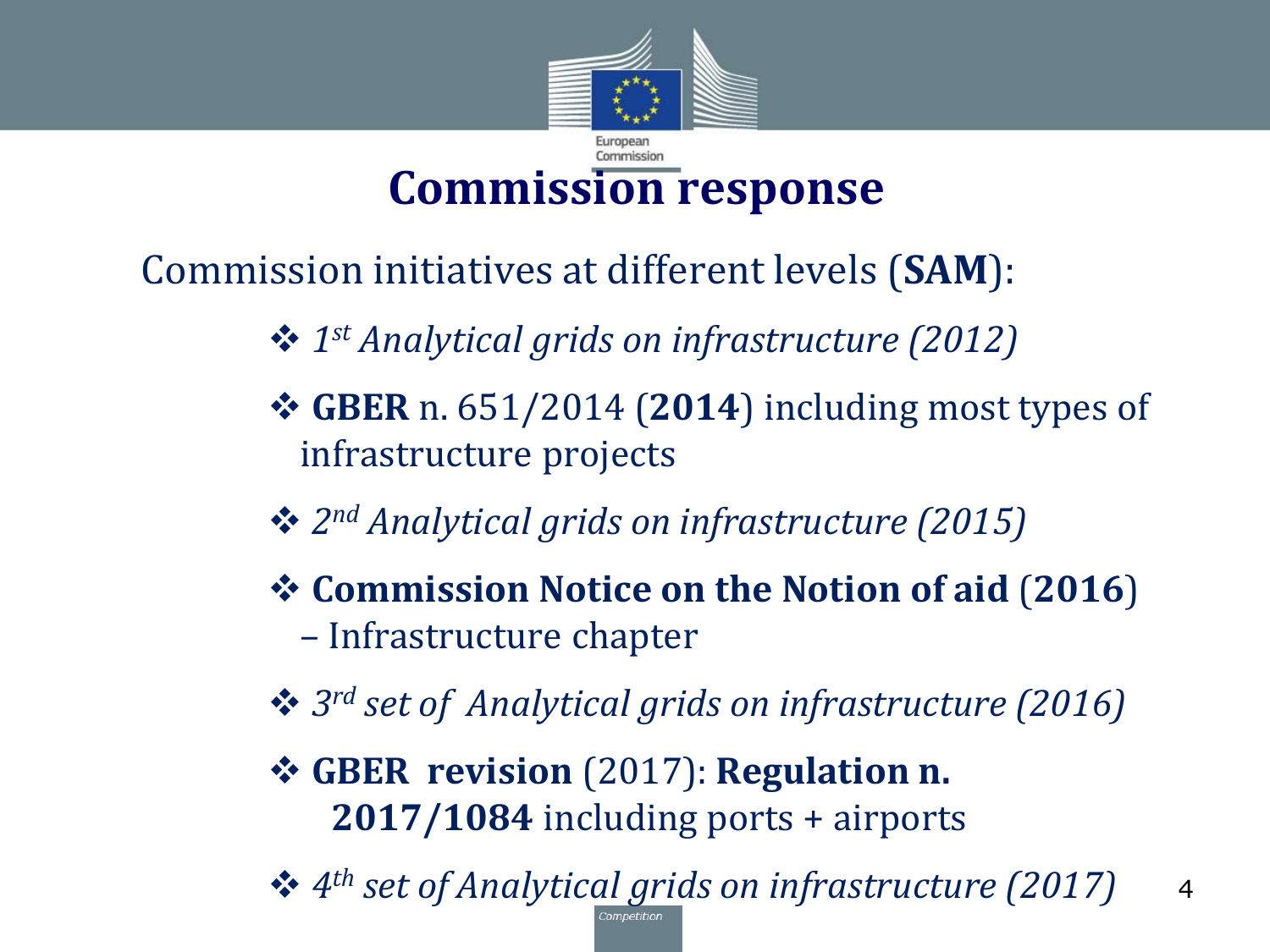

## **Infrastructure – Sectoral guidance**

 **State aid control typically applies** to the construction of infrastructure in the following sectors:

#### *Airports, Ports, Broadband, Energy*

**State aid control typically does not apply to the construction** of infrastructures in the following sectors:

#### *Railway, Roads/Bridges/Tunnels, Canals/Inland Waterways, Water Supply and Wastewater Networks*

- Available for free no economic activity
- Against fee construction typically fulfils conditions for no effect on competition/trade – natural monopoly (as opposed to operation)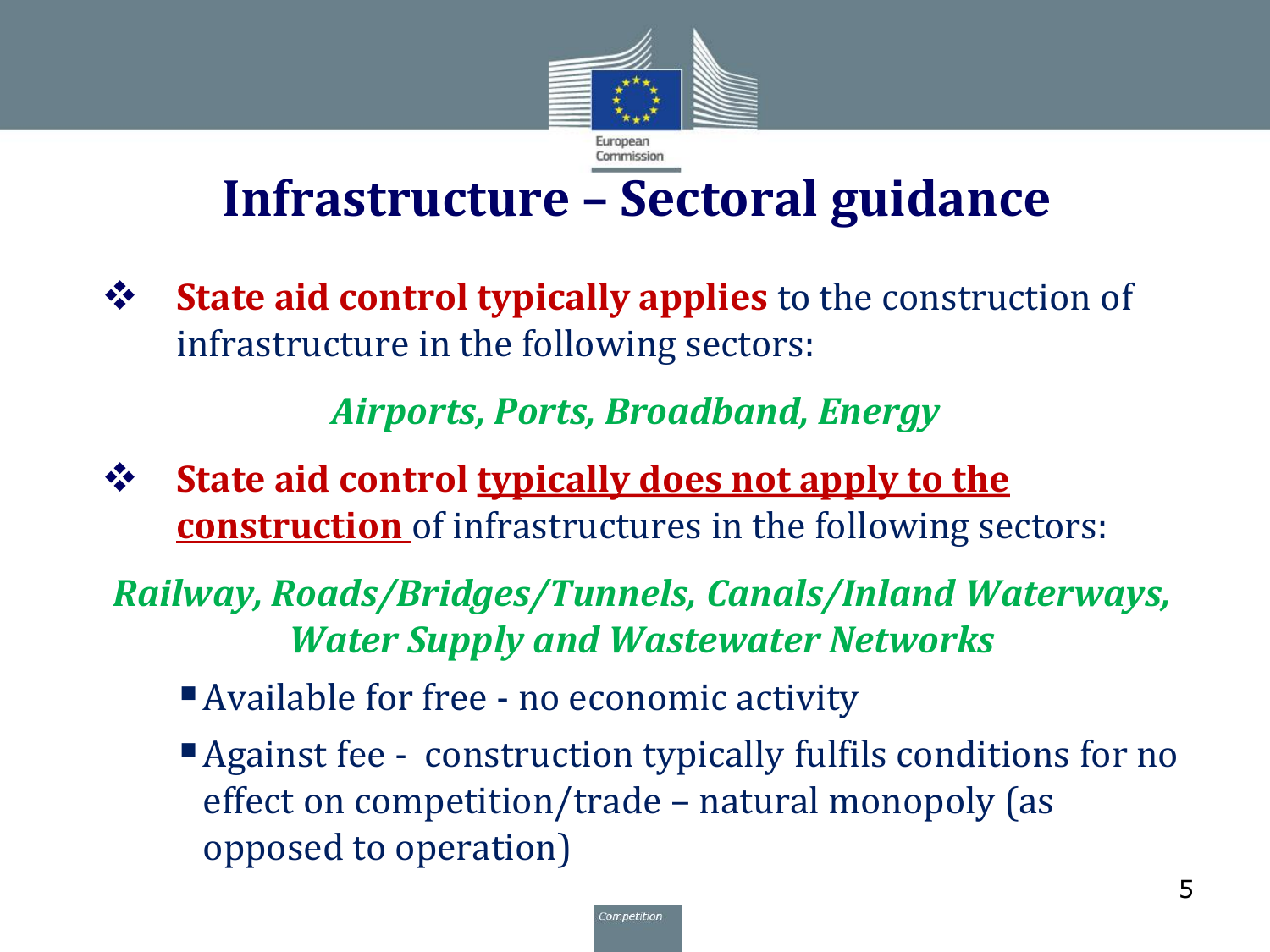

## **State aid: analysis at which levels?**



- Do operators/users receive an advantage?
- Is the advantage passed on ?
- See NoA §200 and sections 7.2, 7.3 and 7.4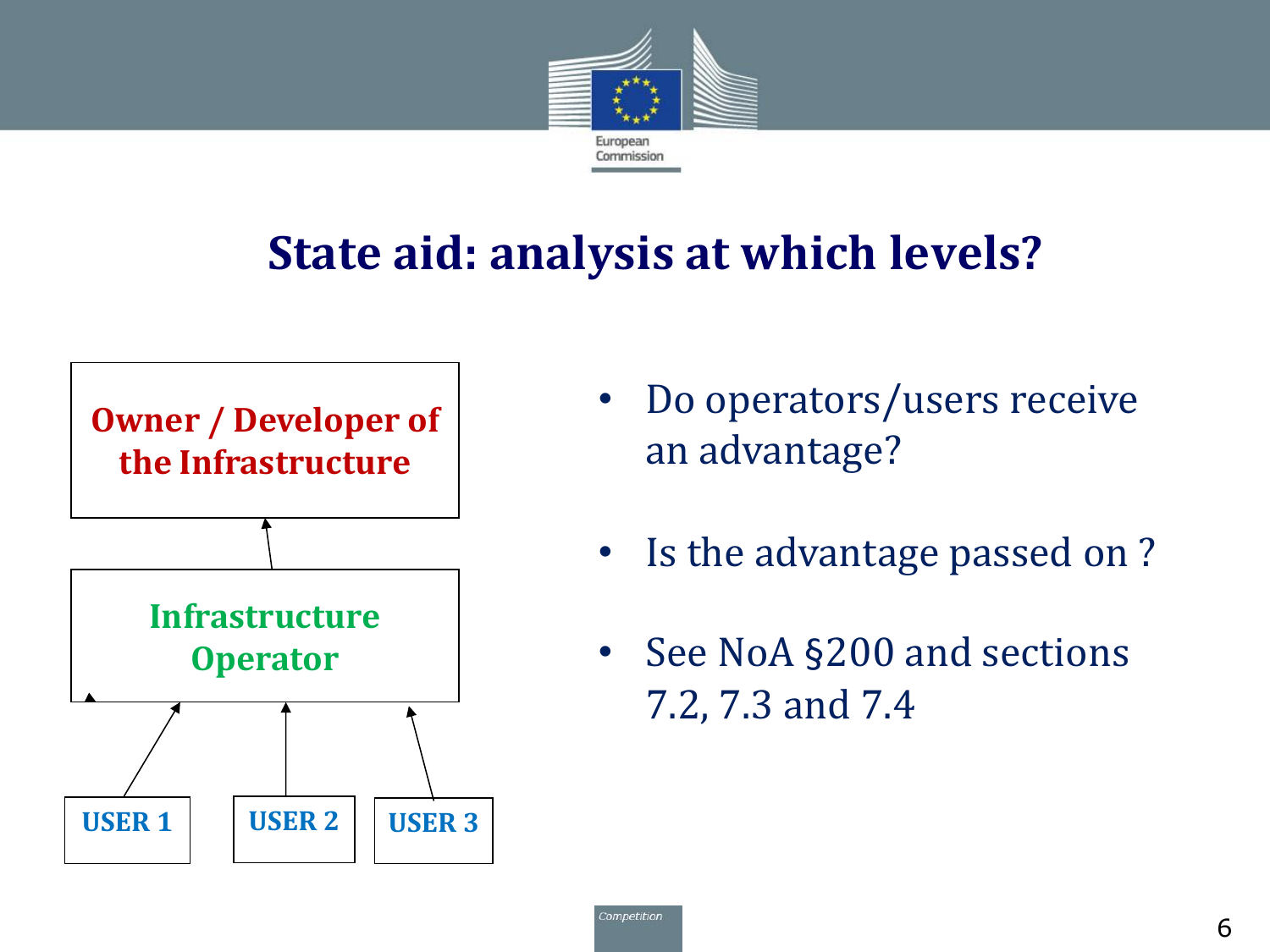

European Commission

## **WATER SUPPLY & WASTE WATER NETWORKS**

Competition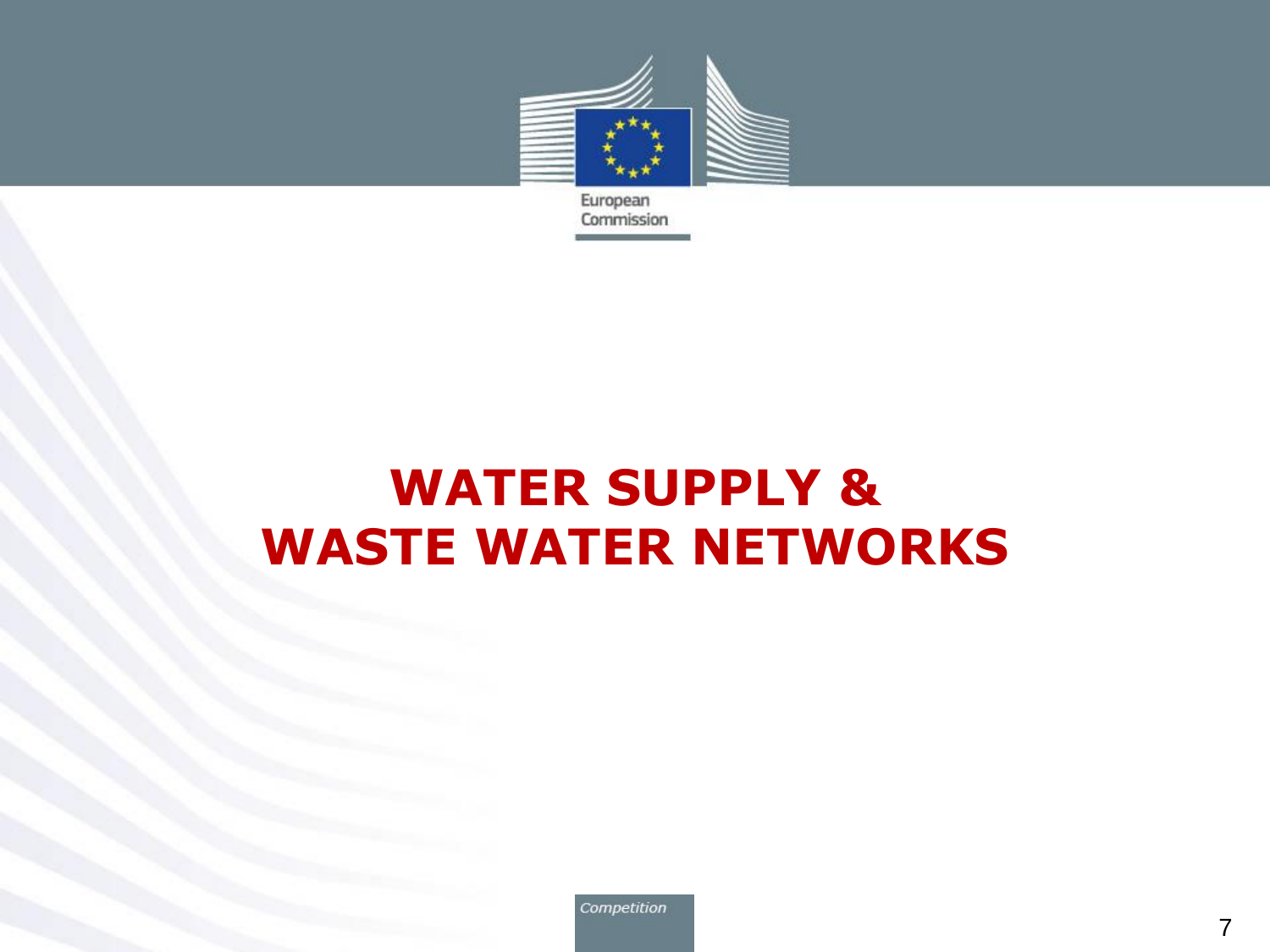

## **Main principles**

 Financing of construction, maintenance and operation of comprehensive water supply and waste water networks

- "**water infrastructure**" [*§221 Notion of Aid*]

- This type of infrastructure typical case of natural monopoly as comprehensive network infrastructure for which replication would be uneconomical => its construction does not affect trade /distort competition
- $\diamond$  **The <u>operation</u>** of water infrastructure may be an economic activity => state aid rules may apply
- $\diamondsuit$  In practice, construction and operation are often **bundled**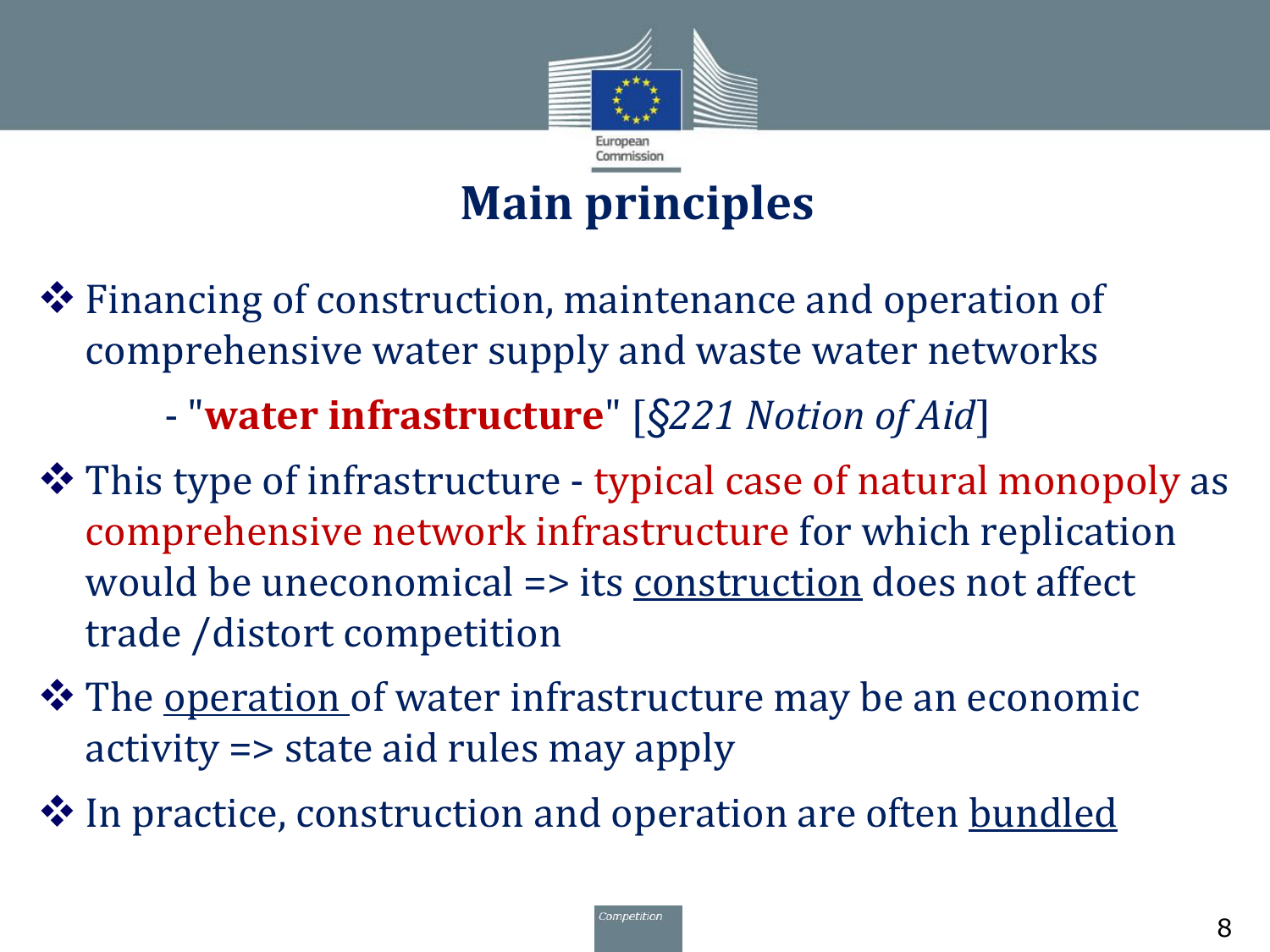

# **Construction/development – natural monopoly**

This type of infrastructure is **typically**:

- natural monopoly as comprehensive network infrastructure for which replication would be uneconomical, for which
- effect on trade between MS or distortion of competition is normally excluded as regards the construction where:
	- the infrastructure typically faces no direct competition; No direct competition with other infrastructures of the same kind or other infrastructures of a different kind offering services with a significant degree of substitutability, or with such services directly (likely for comprehensive network infrastructures that are natural monopolies)
	- i. private financing is insignificant in sector/MS concerned;
	- ii. it is not "dedicated", but benefits society at large.

*§211 §212 §219 §220 §221 of NoA*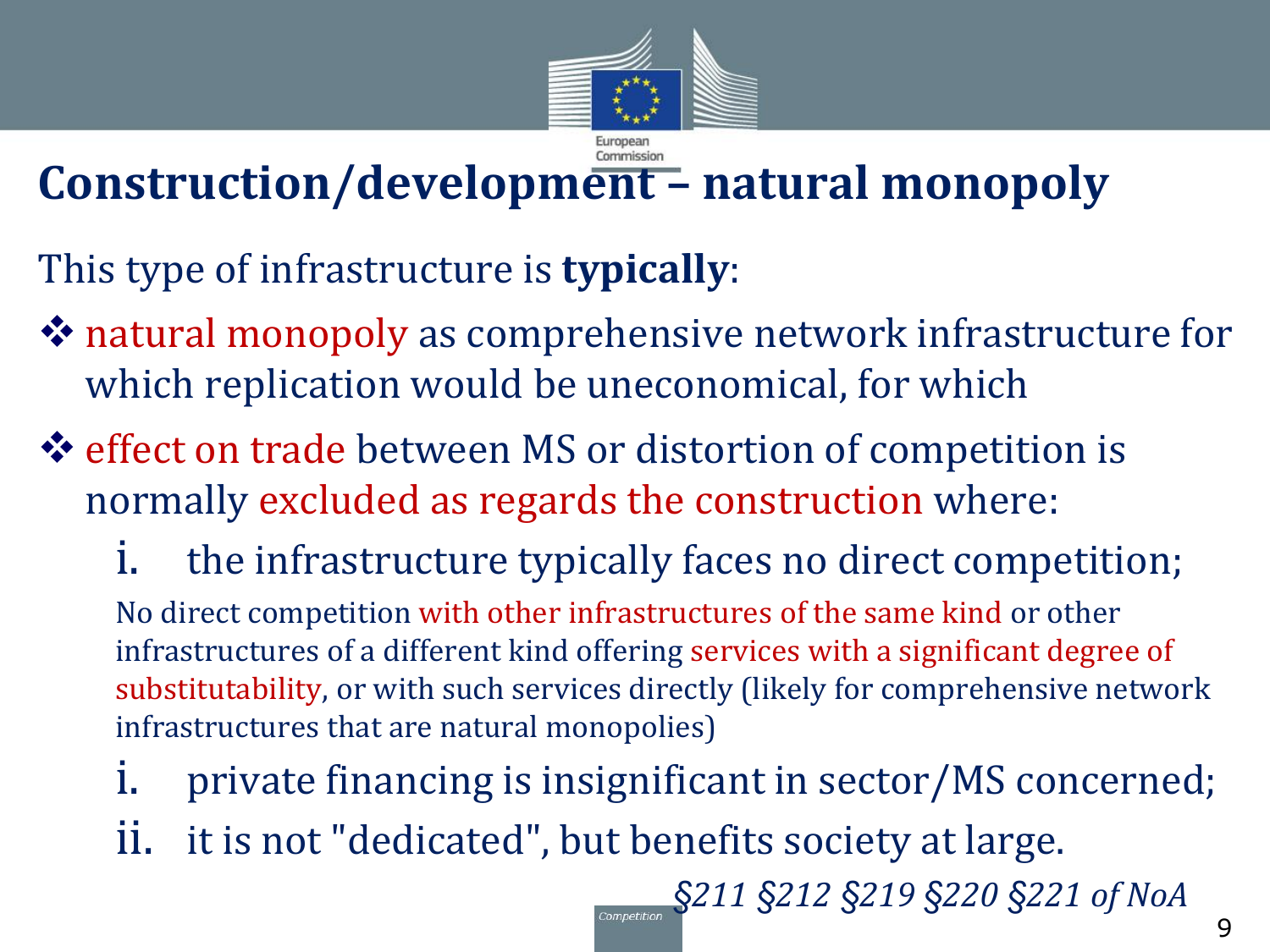

## **Operation – legal monopoly**

- $\diamond$  In many Member States the responsibility to operate and manage watre infrastructure is with the State (i.e. local, regional authorities) under **legal monopoly**, either through an administrative body or a (**in house)** public undertaking
- Organisation in local, geographically closed & separate markets => not subject to competition => no effect on trade
- Financing infrastructure not subject to State aid rules if the cumulative conditions set **in §188 NoA** are met:
	- i. Construction, management & operation of the infrastructure is subject to a legal monopoly (established in compliance with EU Law)
	- i. excluding not only competition *in* the market, but also *for* the market
	- ii. the service is not in competition with other services
	- iii. and cross-subsidisation has to be excluded if the operator of the infrastructure is active in another geographical and product market.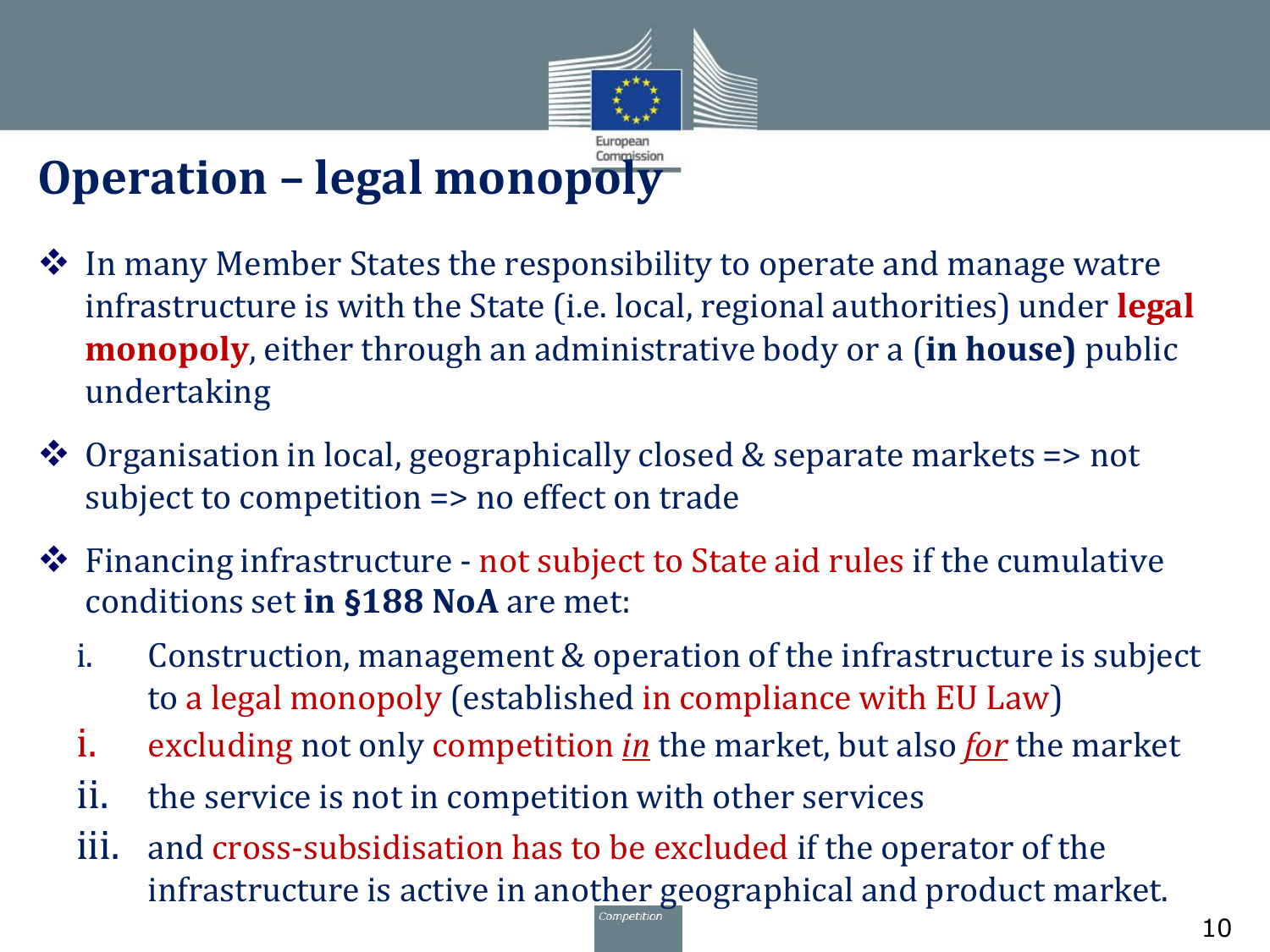

## **Bundled construction & operation: quid?**

- **❖ Construction and operation** are often **bundled**
- Financing of bundled operations does NOT constitute SA if:
	- **A. Construction + Operation are tendered out** together; or
	- B. Construction refers to infrastructure which is **natural monopoly +** management and operation is subject to **legal monopoly** (i.e. reserved service assigned by law to an exclusive in-house provider) not only excluding competition *in* the market, but also *for* the market

*See §219 and §188 of NoA; Commission decision in case N 356/2002 - UK - Network Rail*

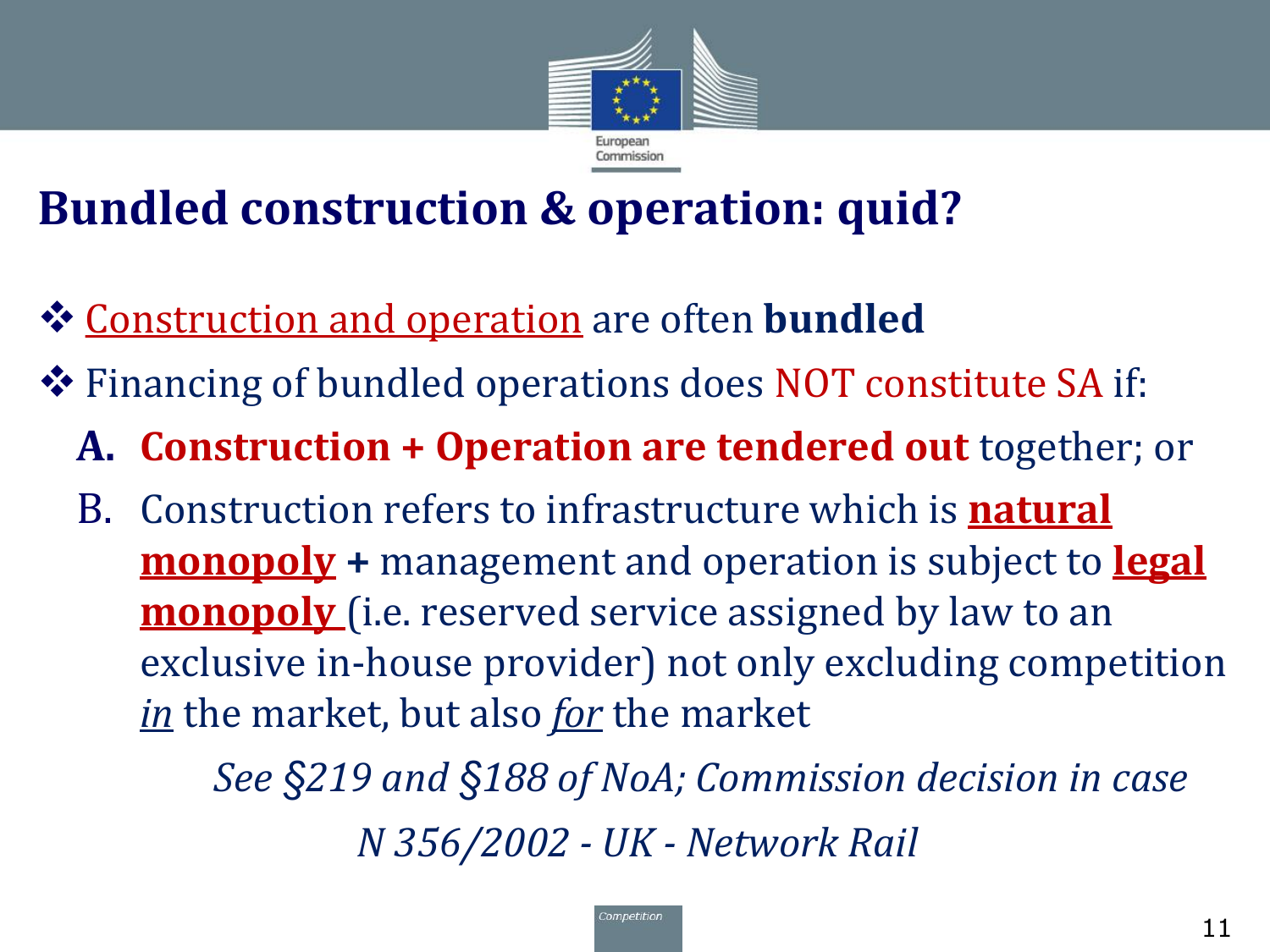

## **No economic activity**

**No economic activity**: in case of infrastructure not commercially exploited, e.g. if used by the State in the exercise of its **public powers** (flood prevention) or **distant from markets** (desalination plants, hydrological basins for flood risk prevention)

> *Caveat: public remit is not a static notion, it may become economic e.g. if the service is privatised!*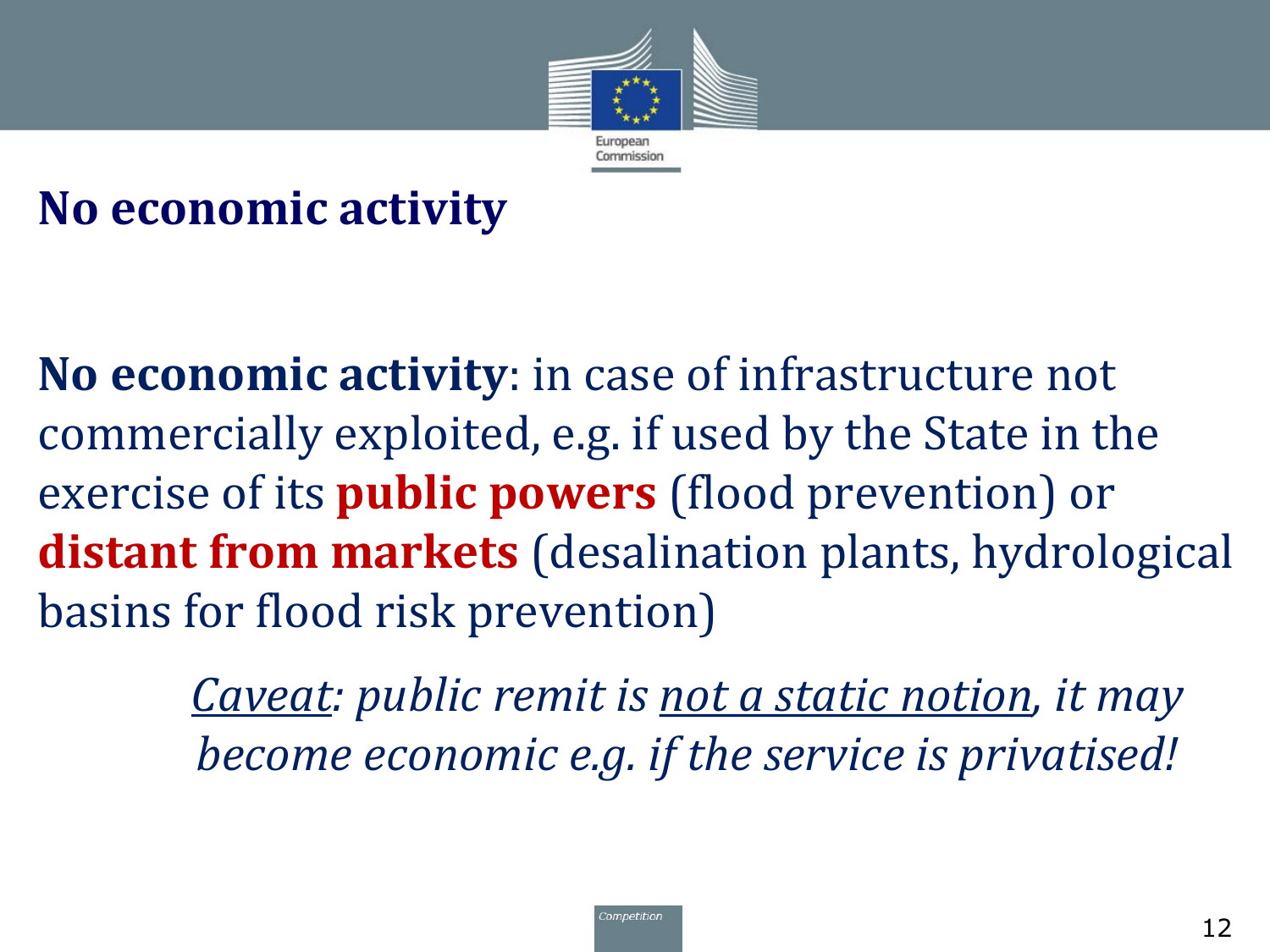

## **Economic & non-economic use of infrastructure**

- Mixed use: in case of infrastructure used for **both economic and non-economic activities**, prohibition to cross-subsidize
- -> finance net costs + clear separation of accounts **Ancillarity or customary amenities** do not seem to apply in practice to this type of infrastructure as they are in principle economic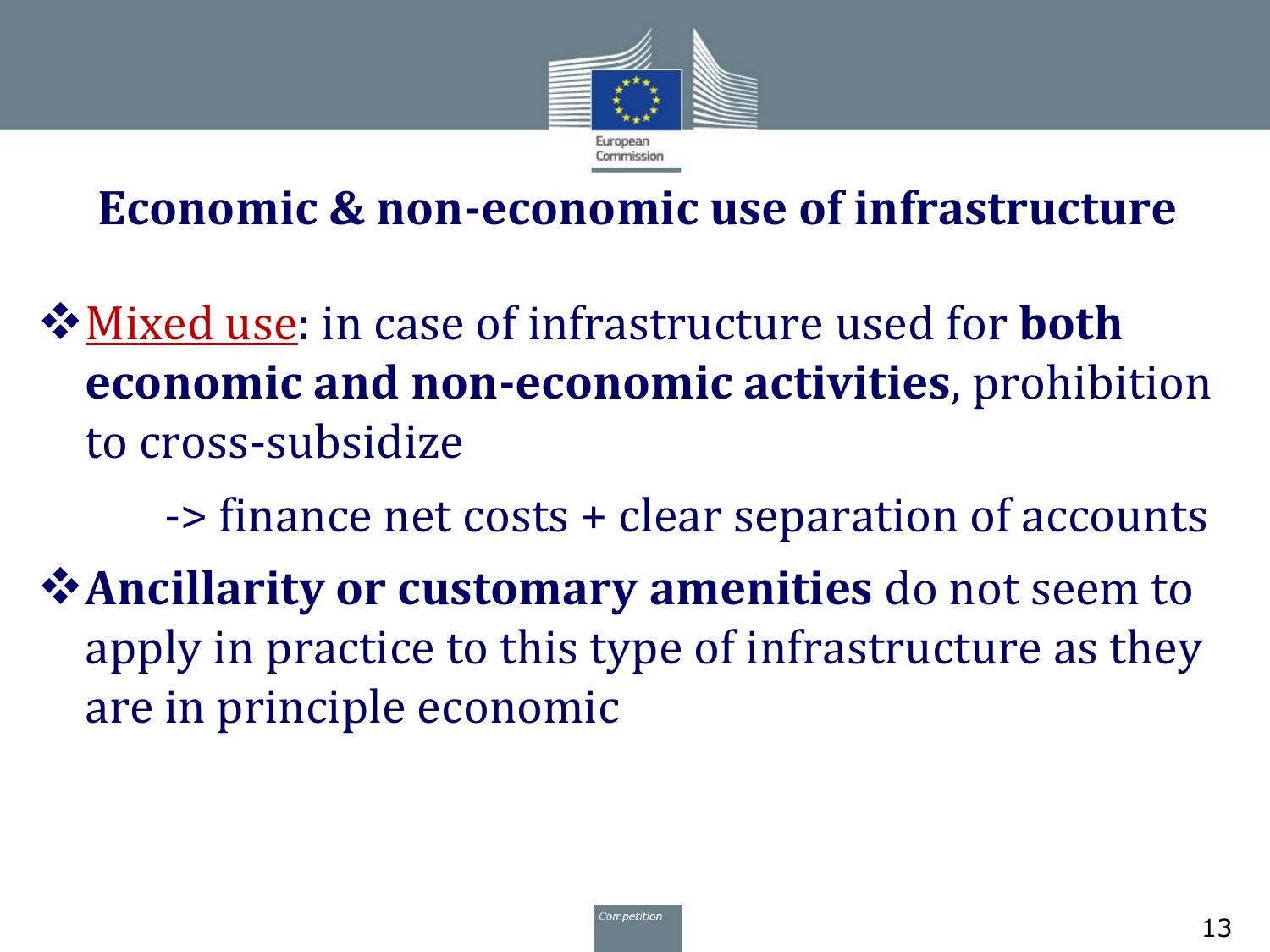### Economic advantage?  $\frac{1}{\text{Gamma}}$  At which level?



**No economic advantage – 3 level analysis for:**

- **1. Owner/developer**: excluded if MEOP:
	- *Pari passu (§86-88 NoA)*
	- Benchmarking (§98-100 NoA)
	- Other assessment methodologies ex ante sound business plan - IRR at market values (§101-105 NoA)
	- Specific guidance for loans/guarantees : Reference rate Communication and Guarantee Notice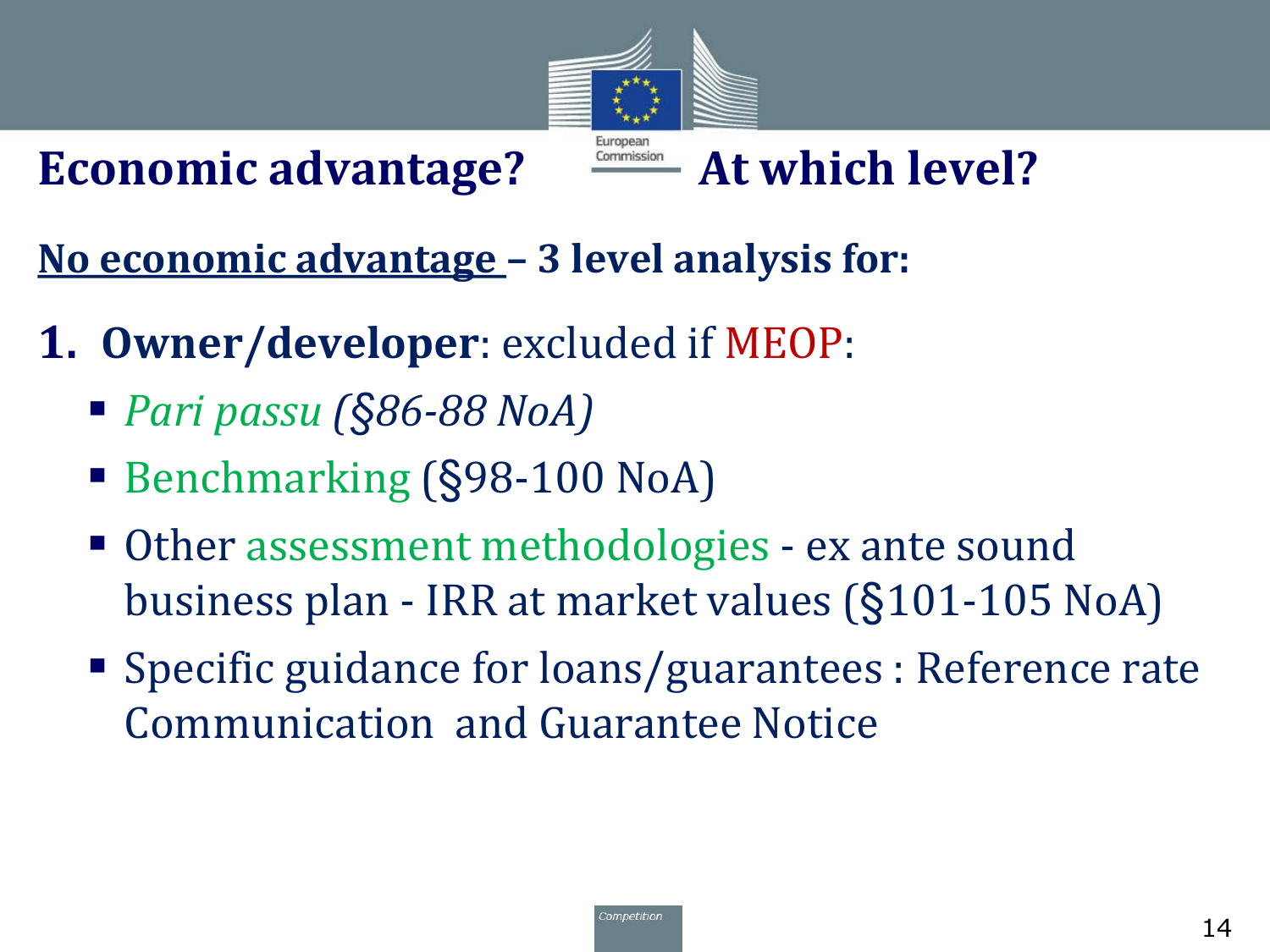

## **Economic advantage?**

#### **No economic advantage – 3 level analysis for:**

- **2. Operator/***concessionaire* if the operation is:
	- a) assigned **for a positive price** on the basis of **competitive, transparent, non-discriminatory and unconditional tender;**

**It must be ensured that no state aid is passed on – tender ensures market price**

- a) at **fees in line with MEOP** on the basis of (i) benchmarking, or (ii) generally accepted standard assessment methodology;
- b) entrusted as SGEI in line with **Altmark** criteria.

#### **3. Users if undertakings:**

State aid can be excluded as long as the infrastructure is not dedicated, and all users enjoy equal and non-discriminatory access, on market terms.

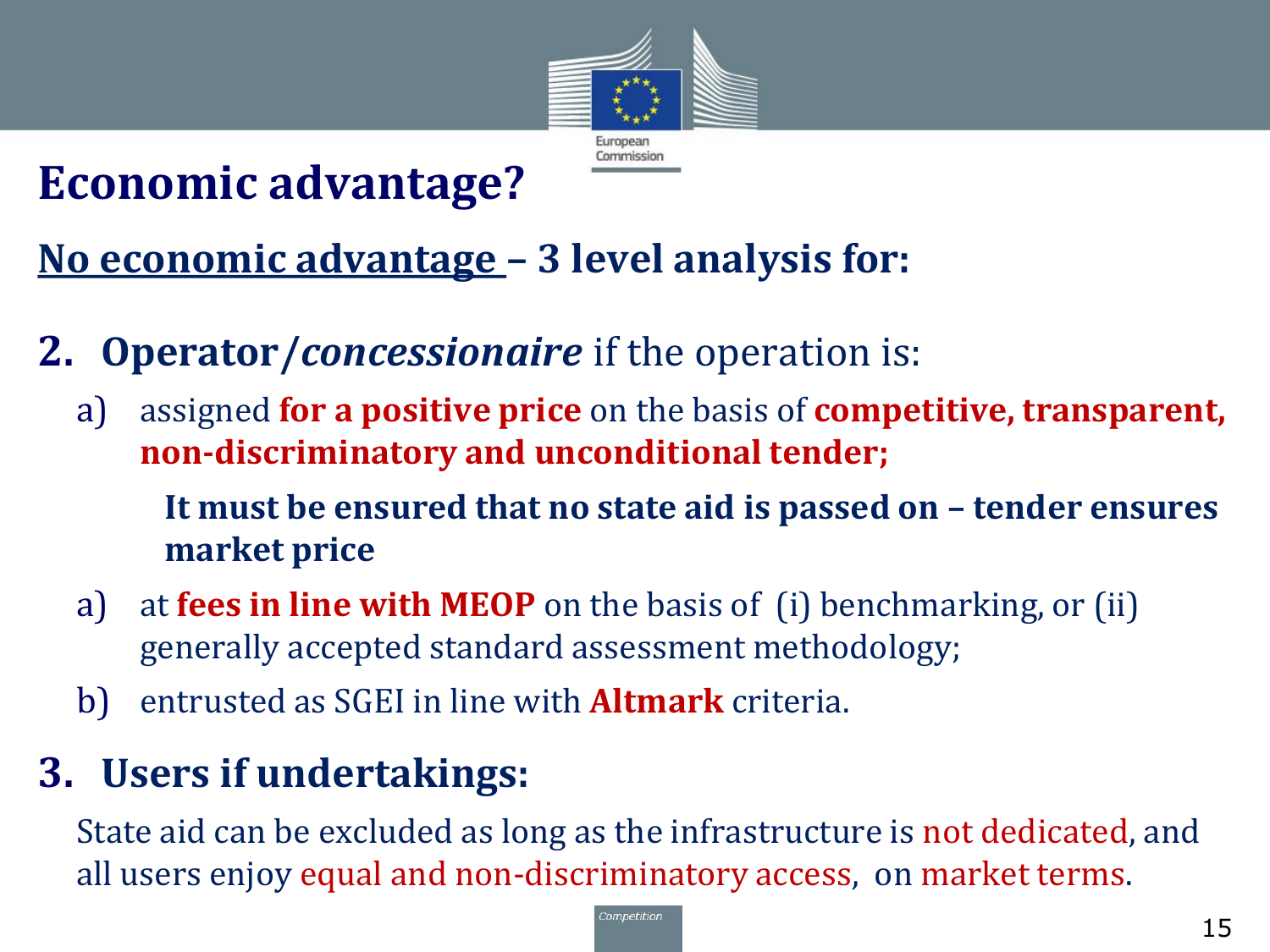

# **Compatible State aid**

### **Compatible** and **exempted from notification**, if e.g. under

- 1. Article 56 GBER for "local infrastructures"
- 2. Article 14 GBER for regional investment aid, if dedicated
- 3. SGEI Decision 2012/21/EU (entrustment for the provision of universal water services) if:
	- Compensation per SGEI below  $\epsilon$ 15 million per year
- Otherwise **NOTIFICATION necessary** under:
	- $\triangleright$  Art. 106(2) TFEU on the basis of SGEI Framework
	- $\triangleright$  Art. 107(3)(c) TFEU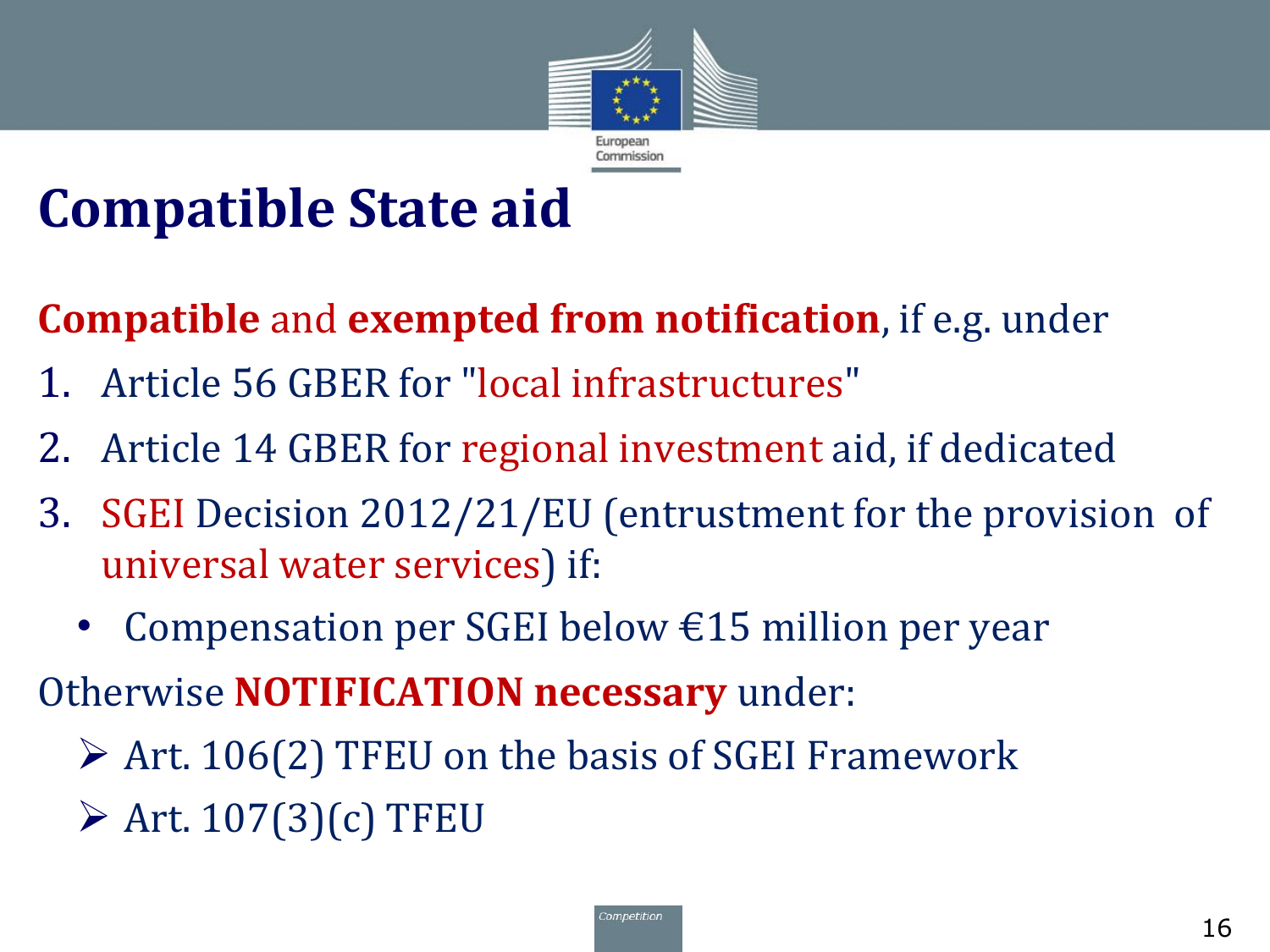

## **WASTE MANAGEMENT INFRASTRUCTURE**

#### **WASTE MANAGEMENT**

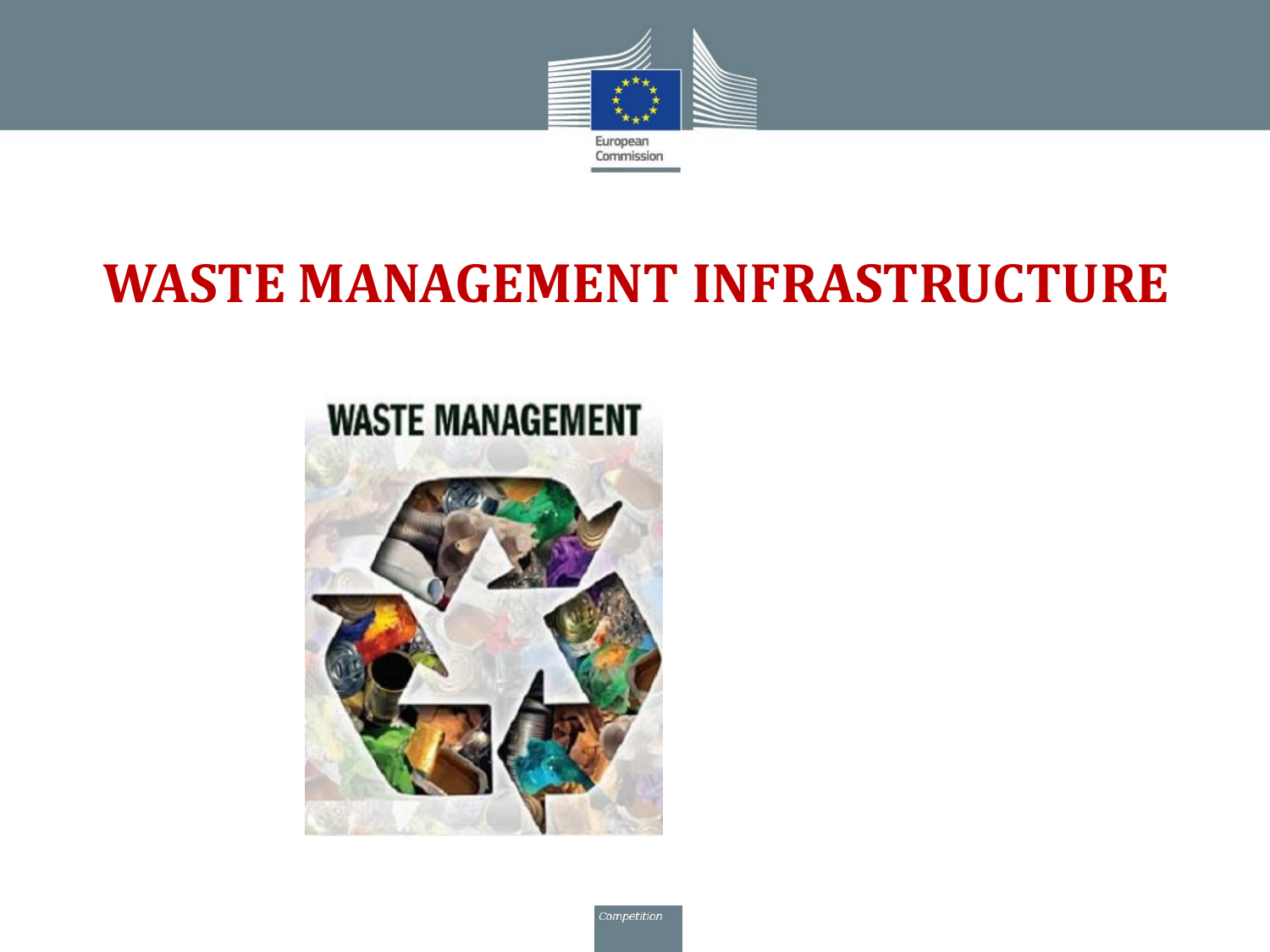

# **Main principles**

- $\dots$  The construction, upgrade and extension of waste management infrastructure commercially exploited constitutes an **economic activity =>** its public funding is **subject to State aid rules**.
- Investment aid for waste management includes: re-utilisation, recycling and recovery activities.
- Certain publicly funded waste management projects may lead to energy production: excluded from this analysis
- **☆** Core principles: aid has to be in line with the **waste hierarchy principle**, and the **polluter pays principle**
- **❖** Waste management can relate to service provision geographically narrow in scope, often reflecting district or municipal boundaries – but still global players may be involved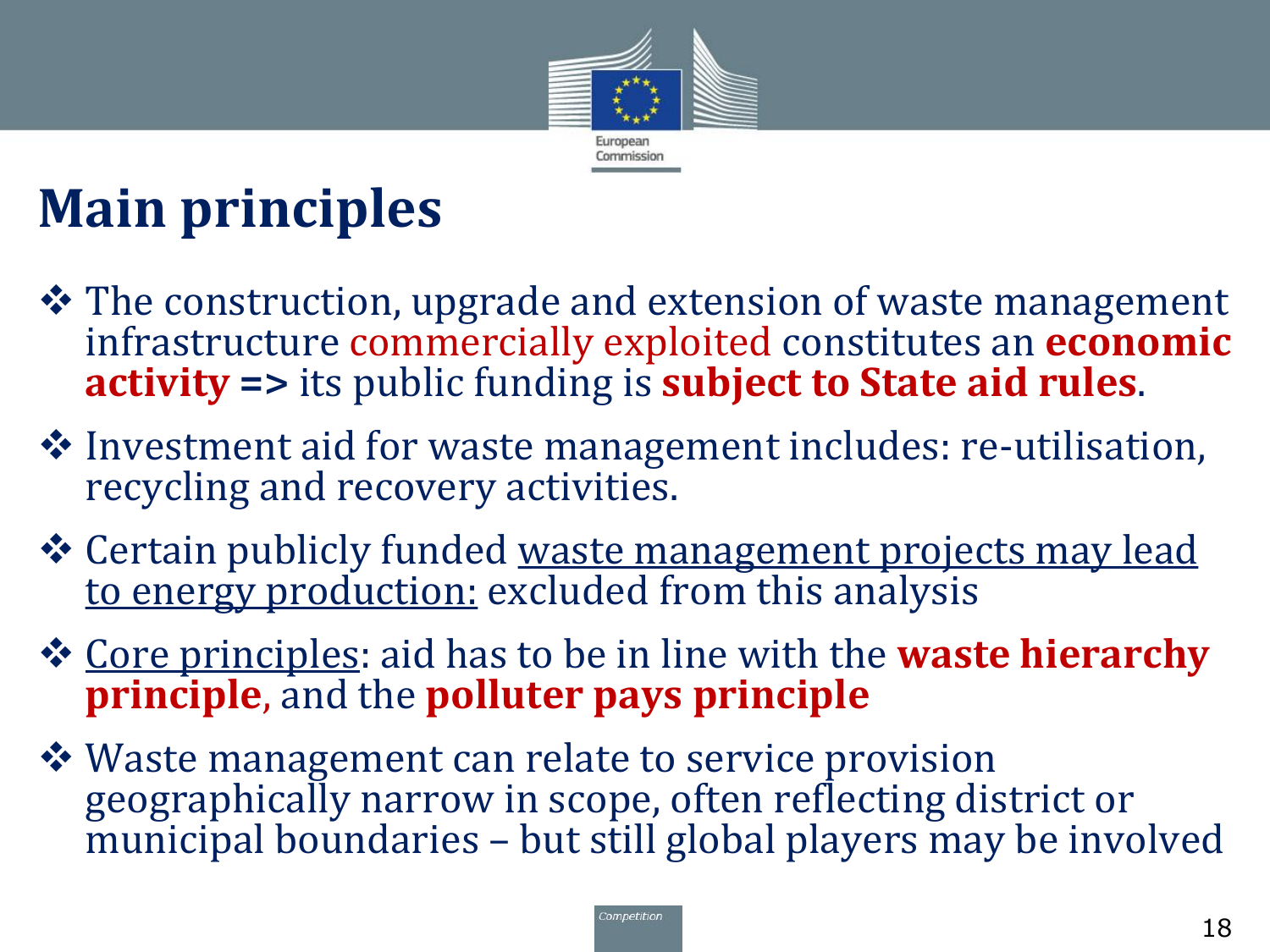

## **Exclusion of state aid - Legal monopoly**

- 1. In certain Member States the responsibility to develop, operate and manage waste management infrastructure is with the State (i.e. local, regional authorities) under **legal monopoly**, either through an administrative body or a (in house) public undertaking
- 2. Financing infrastructure is not subject to State aid rules in this case if the cumulative conditions set **in §188 NoA** are met:
	- i. Construction, management & operation of the infrastructure is subject to a legal monopoly (established in compliance with EU Law)
	- i. excluding not only competition *in* the market, but also *for* the market
	- ii. the service is not in competition with other services
	- iii. and cross-subsidisation has to be excluded if the operator of the infrastructure is active in another geographical and product market.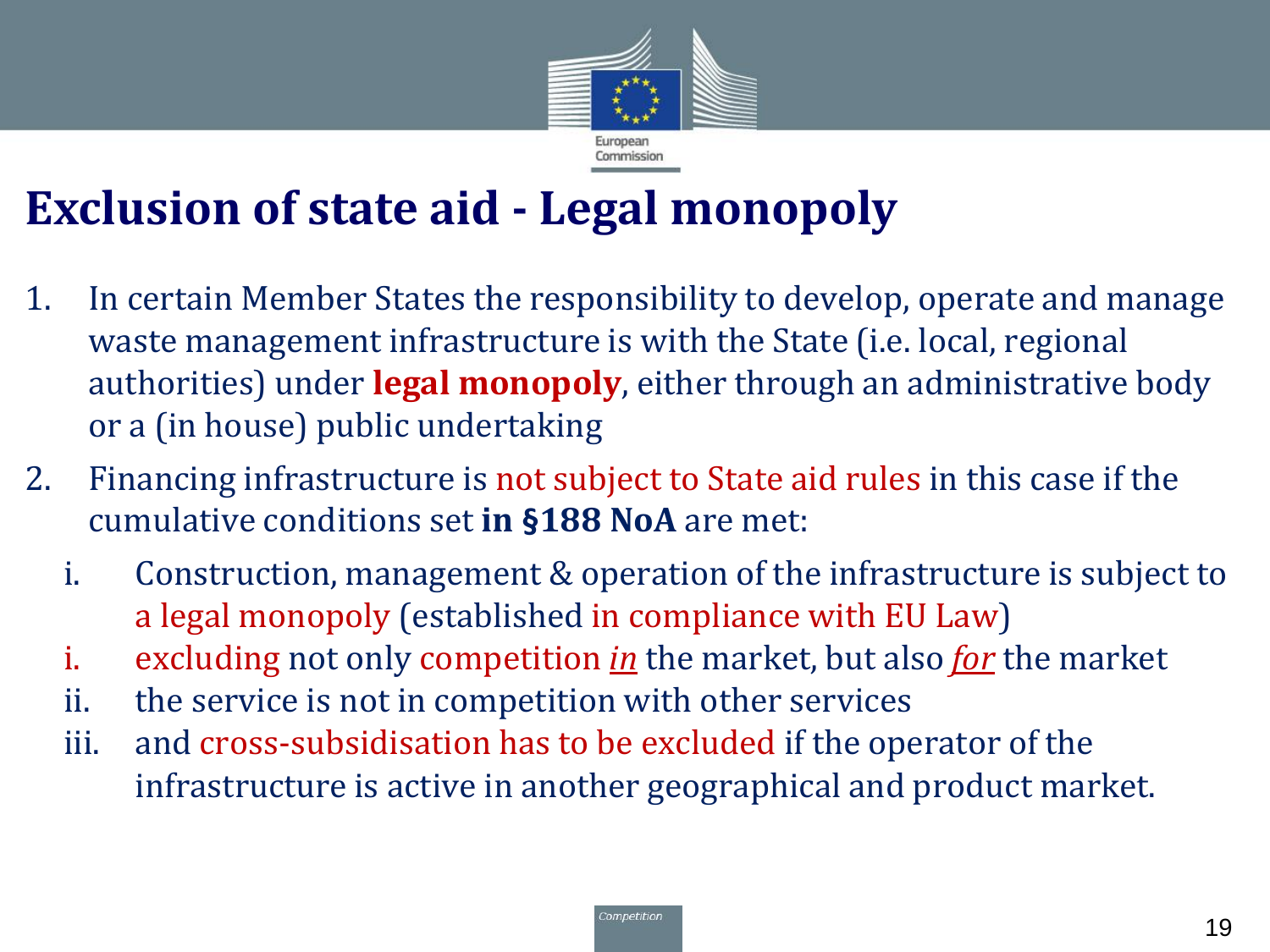

## **Economic advantage?**

#### **No economic advantage — analysis of three levels**

**1. Owner/developer:** aid is excluded if MEIP (*pari passu* and/or credible business plan ex ante with a return IRR to market values)

#### **2. Other levels, if the transaction is:**

- a) allocated at a positive price on the basis of competitive, transparent, nondiscriminatory and unconditional tender — or the fees comply with the **MEOP**
- b) entrusted as SGEI in line with the **Altmark** criteria
- c) For **users**, if the infrastructure is not dedicated, all users enjoy equal and non-discriminatory access, and pricing policy is established on market terms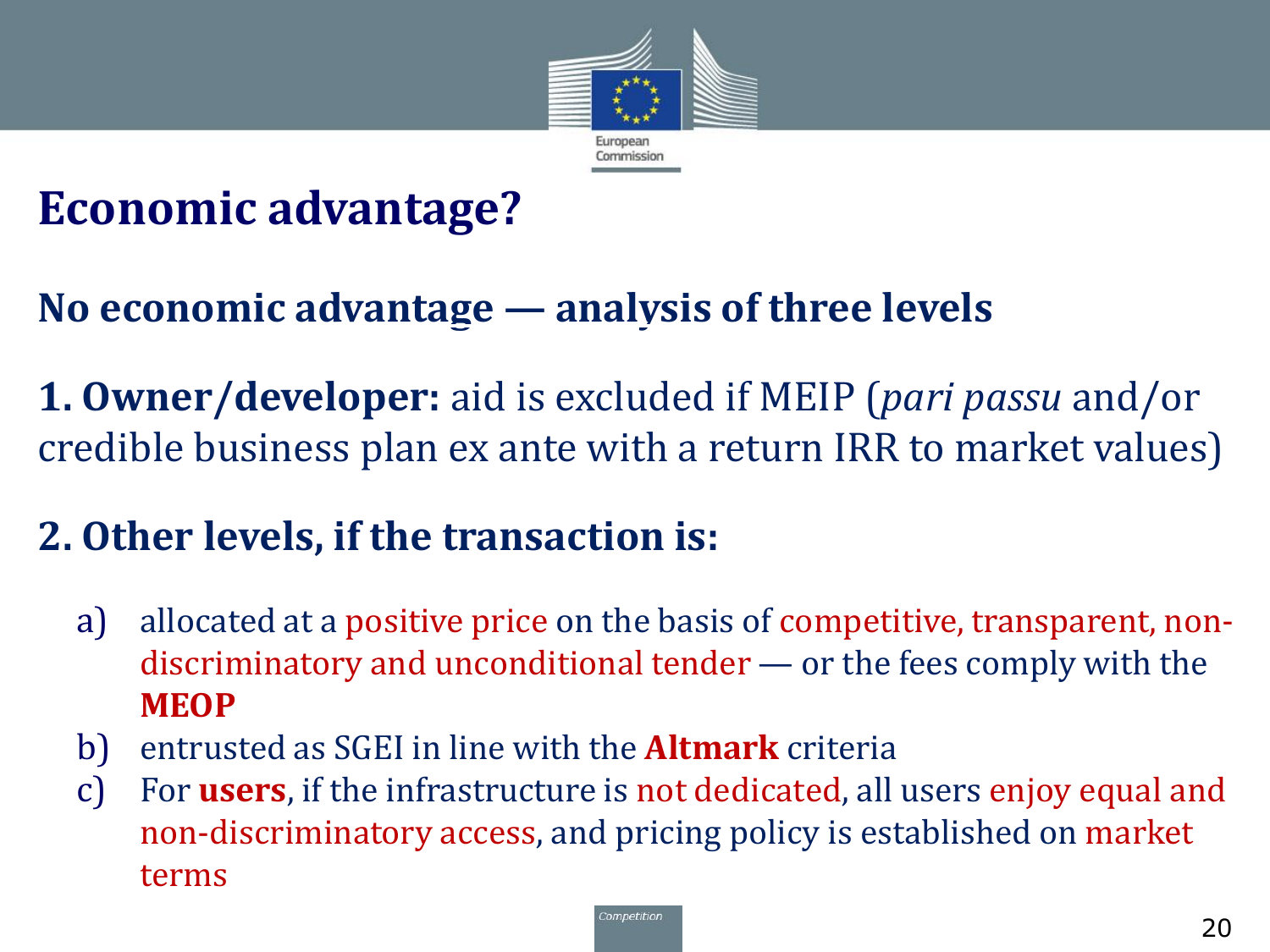

## **Compatible State aid**

#### **Compatible and exempted from notification requirements under GBER:**

- 1. Article 14 GBER regional investment aid
- 2. Article 36 GBER allowing investment aid for environmental protection enabling undertakings to go beyond Union standards or to increase the level in the absence of Union standards up to EUR 15 million
- 3. Article 47 GBER allowing investment aid for waste recycling and reutilisation up to EUR 15 million (per undertaking per investment project)
- 4. Article 56 GBER investment aid for local infrastructure

#### **Decision 2012/21/EU (SGEI for the provision of universal services):**

• *SGEI compensation below EUR 15 million per year*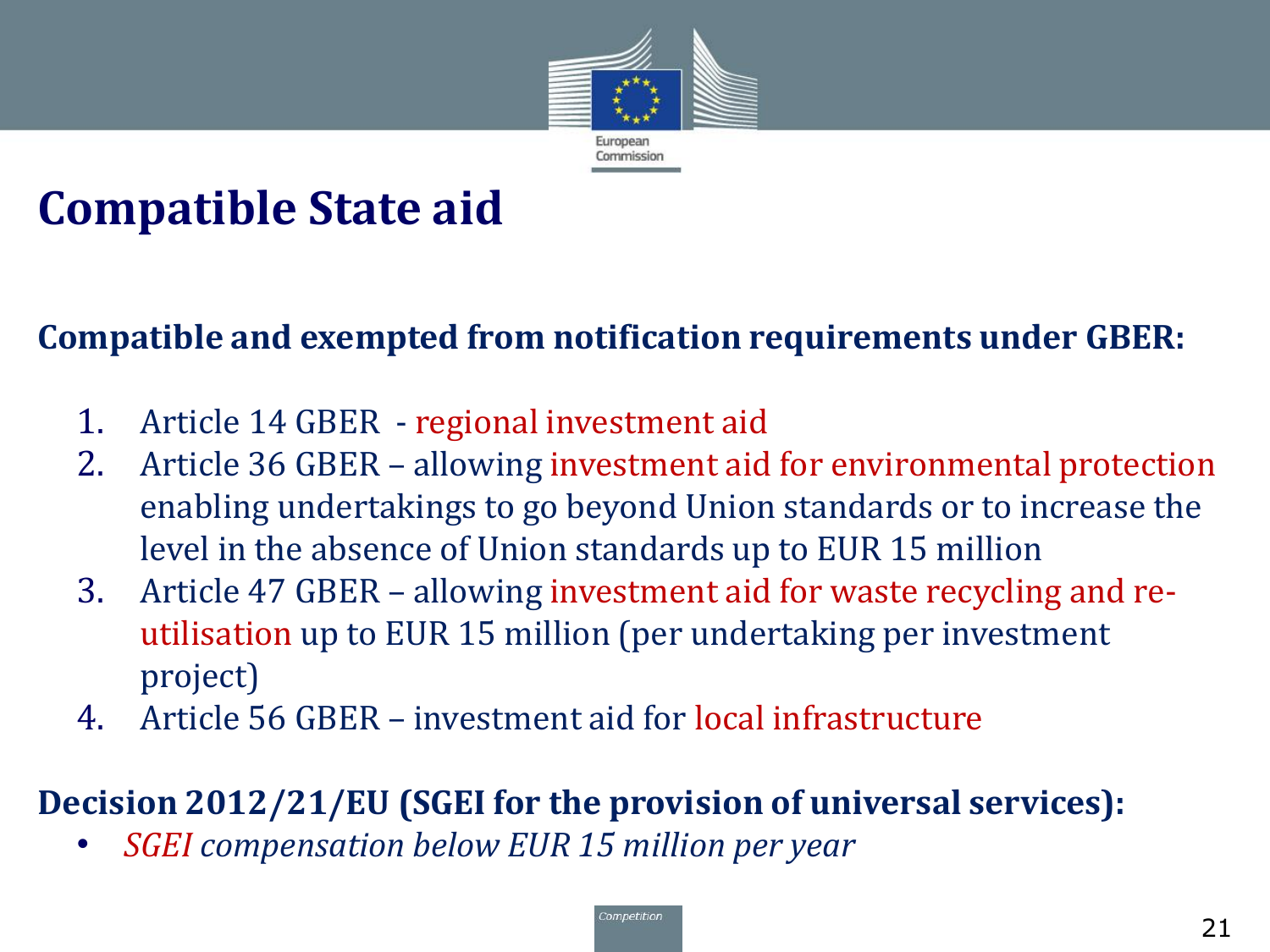

#### **State aid to be notified**

Otherwise, if the notification is necessary - assessment pursuant to:

- Guidelines on State aid for environmental protection and energy 2014-2020 **('EEAG'):** See section 3.5 of the EEAG
- **Regional aid guidelines**
- Art. 106(2) on the basis of the **SGEI Framework**